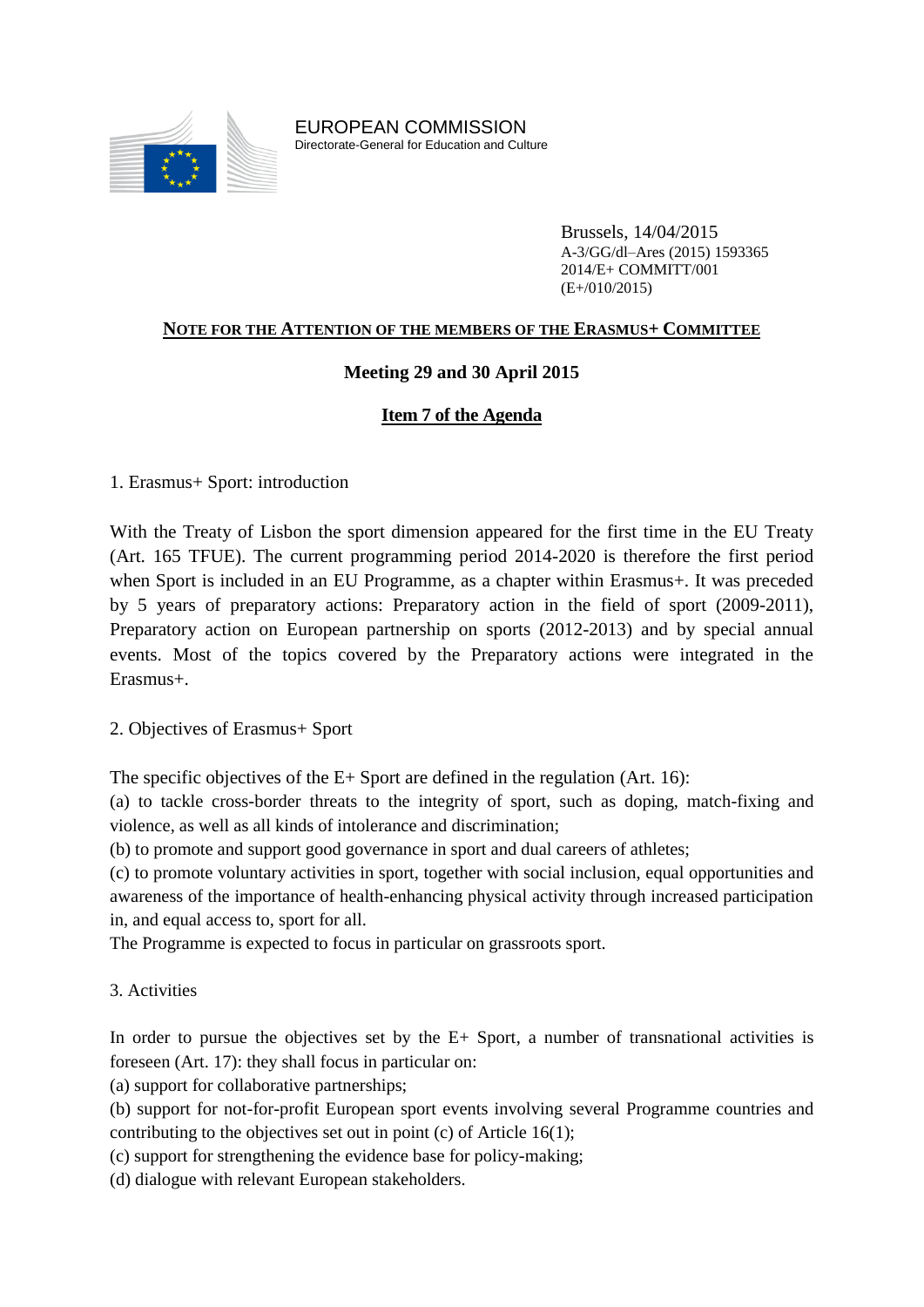As of 2014, the not-for-profit European sport events replaced entirely the previous special annual events. The award of grants is possible only following a call for proposals.

## 4. Budget

The amount for the Erasmus+ Sport for the years 2014-2020 is 265 M EUR. It started with 22,3 M EUR in the first year of implementation (2014), reached 22,9 M EUR in 2015 and will increase steadily over the years (33 M EUR in 2016). The vast majority of this budget is devoted to collaborative partnerships. No more than 10% is devoted to not-for-profit events, in accordance with the regulation. The remaining amount of the budget is spent on evidence based policy making (studies, surveys), dialogue with the stakeholders and communication.

## 5. Approach taken

In 2014 and 2015, the choice has been made to cover all the priorities mentioned in the legal basis. However, in a particular emphasis was put on the areas where EU guidelines exist and need to be implemented: dual careers of athletes and Health Enhancing Physical Activity (HEPA). Therefore in the two first years, 50 % of the budget of the collaborative partnerships was reserved for projects covering these two areas.

### 6. Calls for proposals

In order to implement the activities, in particular the collaborative partnerships and not-forprofit events, calls for proposals are organised. They constitute part of the general call of Erasmus+, published in the Official Journal. Based on the E+ regulation, the annual Work Programme sets priorities for every year and includes the division of the budget for sport actions (budget line 15.02.03). While DG EAC sets annually priorities and decides on the budget, the Executive Agency (EACEA) is in charge of the implementation of these calls.

In 2014 two rounds were organised:

- with a deadline of 15 March for the not-for-profit events taking place in 2014;

- with a deadline of 26 June, covering both not-for-profit events (taking place in 2015) and collaborative partnerships.

In 2015 two rounds are organised:

- with a deadline of 22 January for not-for-profit events and collaborative partnerships linked to the European Week of Sport (EWoS), taking place in 2015;

- and with a deadline of 14 May, covering not-for-profit events and collaborative partnerships linked to all other areas except for EWoS.

As in 2015, also in the future years two rounds could be organised: one in winter (in January at the latest, to facilitate selection of not-for-profit events linked to the European Week of Sport taking place in autumn) and one general in May.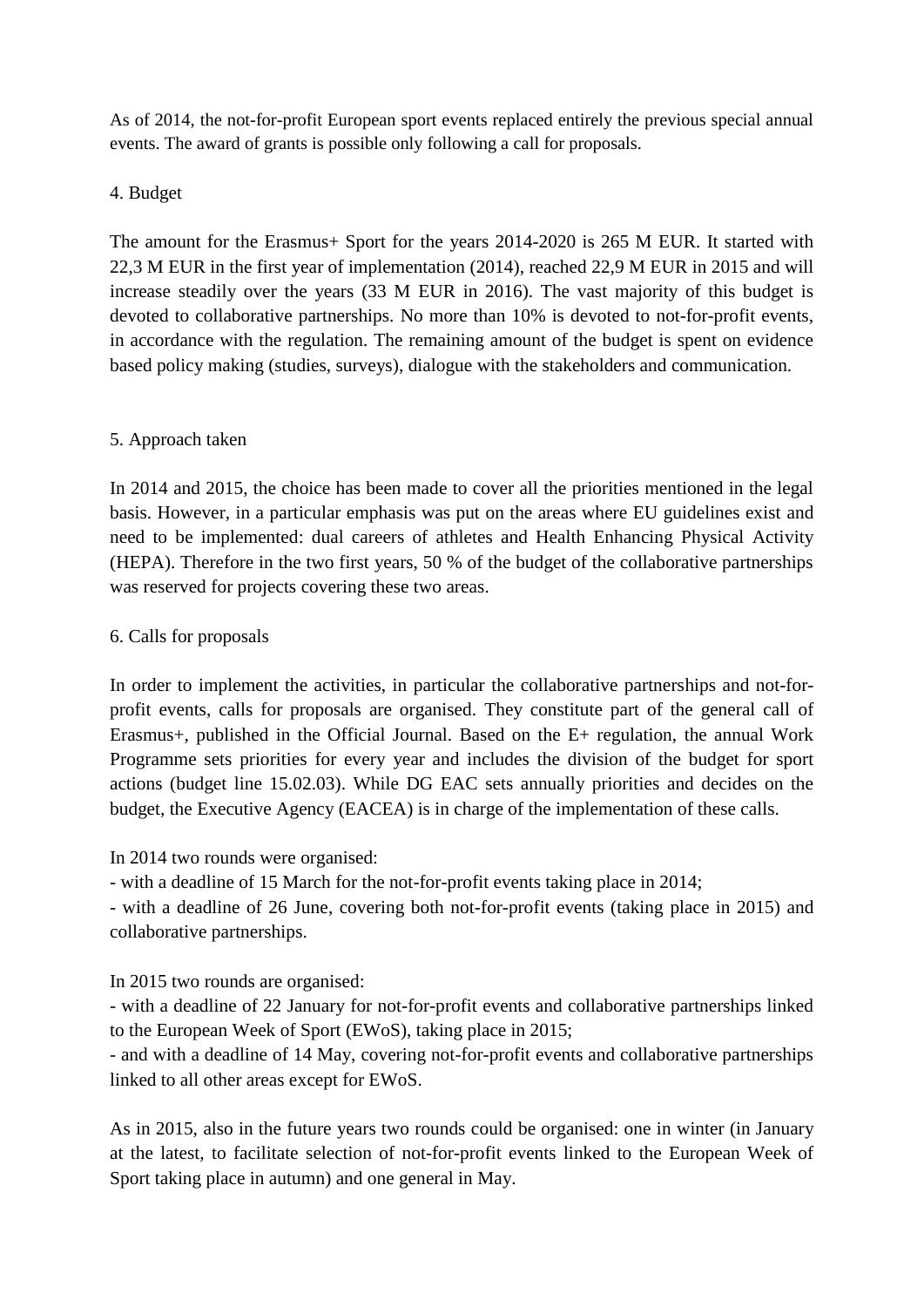### 7. First results

The number of applications received demonstrates the great interest generated by the E+ Sport<sup>1</sup>. The rules concerning applications and participation are explained in the Programme Guide. As any non-profit legal entity and any public authority based in the Programme Countries may apply, with the required size of network including 5 organisations from 5 Partner Countries; for the not-for-profit events, participants must come from 12 Partner Countries. With the budget of Erasmus+ Sport available, in 2014 only some 10% of the applications received could have been financed (42 out of 440 applications submitted; 406 of which were eligible). A similar proportion is true for the call linked to the European Week of Sport (deadline January 2015): 10 projects (5 collaborative partnerships and 5 not-for-profit events) were selected from 81 applications.

### 8. Aim of the discussion

While after one year, it is probably too early for an extensive evaluation of the Erasmus+ sport chapter, some ideas may be already exchanged. In the framework of the preparation of the Work Programme 2016, the Commission is collecting ideas in this regard. First comments were already received by the Commission (coming mainly from sport organisations but also from Member States). Following these inputs, the Commission is reflecting on the way to take on board the following concerns:

- More emphasis on grassroots sport;
- Reassessing the correct level concerning the maximum size of projects;
- Structuring the cooperation with international organisations such as the Council of Europe or the World Health Organisation;
- Ensuring a geographical balance;
- Ensuring the right balance between the different priorities;
- Putting an emphasis on social inclusion and the fight against intolerance.

Suggestions referring in particular to issues such as the priorities, the size of projects, selection criteria, deadlines, procedures, etc. are welcome. The members of the Erasmus+ Committee are kindly invited to share their ideas with the Commission in order to improve the Erasmus+ work programme and to make it even more relevant to its policy priorities.

1

 $1$  Detailed statistics are attached in the annex.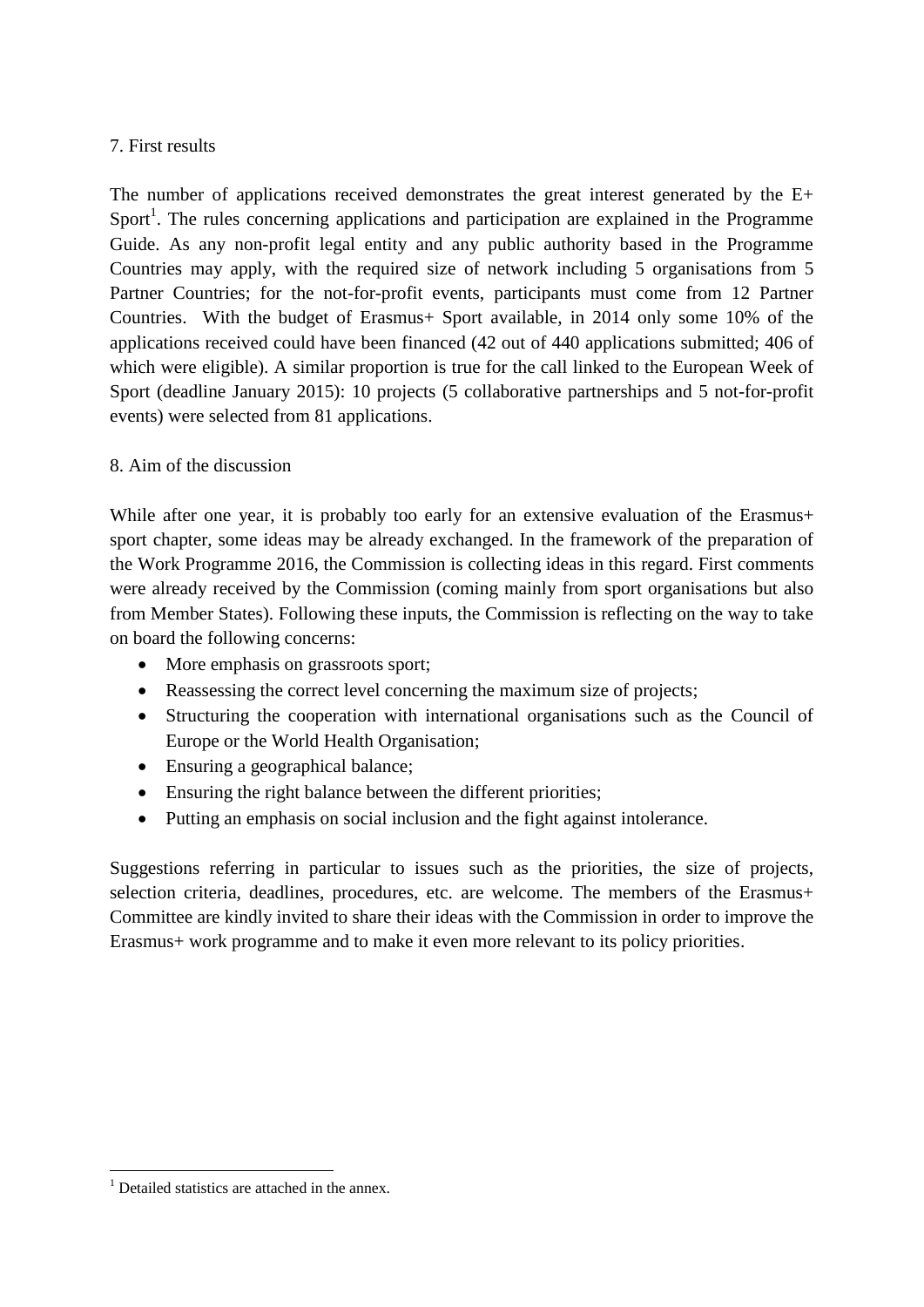## **ANNEX: STATISTICS AND KEY FIGURES – 2014 CALLS**

## **A. 2014 call – Round 1 – Deadline 17 March 2014 (Not-for-profit European Sport Events only)**

- 37 applications received
- Applications from 17 Erasmus+ Programme Countries
- 3 applications selected

## **B. 2014 call – Round 2 – Deadline 26 June 2014 (Collaborative partnerships and not-for-profit European Sport events)**

## **Erasmus+: Sport 2014 - Statistics of applications**

|                              | <b>Collaborative</b>    | <b>Not-for-profit EU</b> |                         |
|------------------------------|-------------------------|--------------------------|-------------------------|
|                              | <b>Partnerships</b>     | <b>Sport Events</b>      | <b>Total</b>            |
| <b>Belgium</b>               | 7                       | 3                        | 10                      |
| <b>Bulgaria</b>              | $\overline{\mathbf{8}}$ | 7                        | 15                      |
| <b>Croatia</b>               | 10                      | 1                        | 11                      |
| <b>Cyprus</b>                | 5                       | 1                        | 6                       |
| <b>Czech Republic</b>        | 5                       | 1                        | 6                       |
| <b>Danmark</b>               | 9                       | 4                        | 13                      |
| <b>Deutschland</b>           | 12                      | 5                        | 17                      |
| <b>España</b>                | 17                      | $\overline{2}$           | 19                      |
| <b>Former Yugoslav</b>       |                         |                          |                         |
| <b>Republic of Macedonia</b> | 3                       | 1                        | 4                       |
| <b>France</b>                | 17                      | $\overline{\mathbf{3}}$  | 20                      |
| Greece                       | 9                       | $\overline{9}$           | 18                      |
| <b>Hungary</b>               | 6                       | 10                       | 16                      |
| <b>Ireland</b>               | $\overline{2}$          | 0                        | 2                       |
| <b>Italia</b>                | 82                      | 29                       | 111                     |
| Latvia                       | $\overline{\mathbf{3}}$ | 0                        | 3                       |
| Lithuania                    | 19                      | 6                        | 25                      |
| Luxembourg                   | 4                       | 0                        | 4                       |
| <b>Malta</b>                 | 1                       | $\overline{2}$           | $\overline{\mathbf{3}}$ |
| <b>Nederland</b>             | 13                      | $\overline{\mathbf{3}}$  | 16                      |
| Österreich                   | 11                      | $\overline{3}$           | 14                      |
| Poland                       | 12                      | 17                       | 29                      |
| Portugal                     | $\overline{6}$          | 1                        | $\overline{\mathbf{r}}$ |
| Romania                      | $\overline{4}$          | $\overline{7}$           | 11                      |
| <b>Slovakia</b>              | 1                       | 0                        | 1                       |
| <b>Slovenia</b>              | $\overline{9}$          | $\overline{5}$           | 14                      |
| <b>Suomi / Finland</b>       | $\overline{2}$          | 1                        | $\overline{\mathbf{3}}$ |
| <b>Sverige</b>               | 0                       | 1                        | 1                       |
| <b>Turkey</b>                | 11                      | 10                       | 21                      |
| <b>United Kingdom</b>        | 17                      | $\overline{3}$           | 20                      |
| <b>Total</b>                 | 305                     | 135                      | 440                     |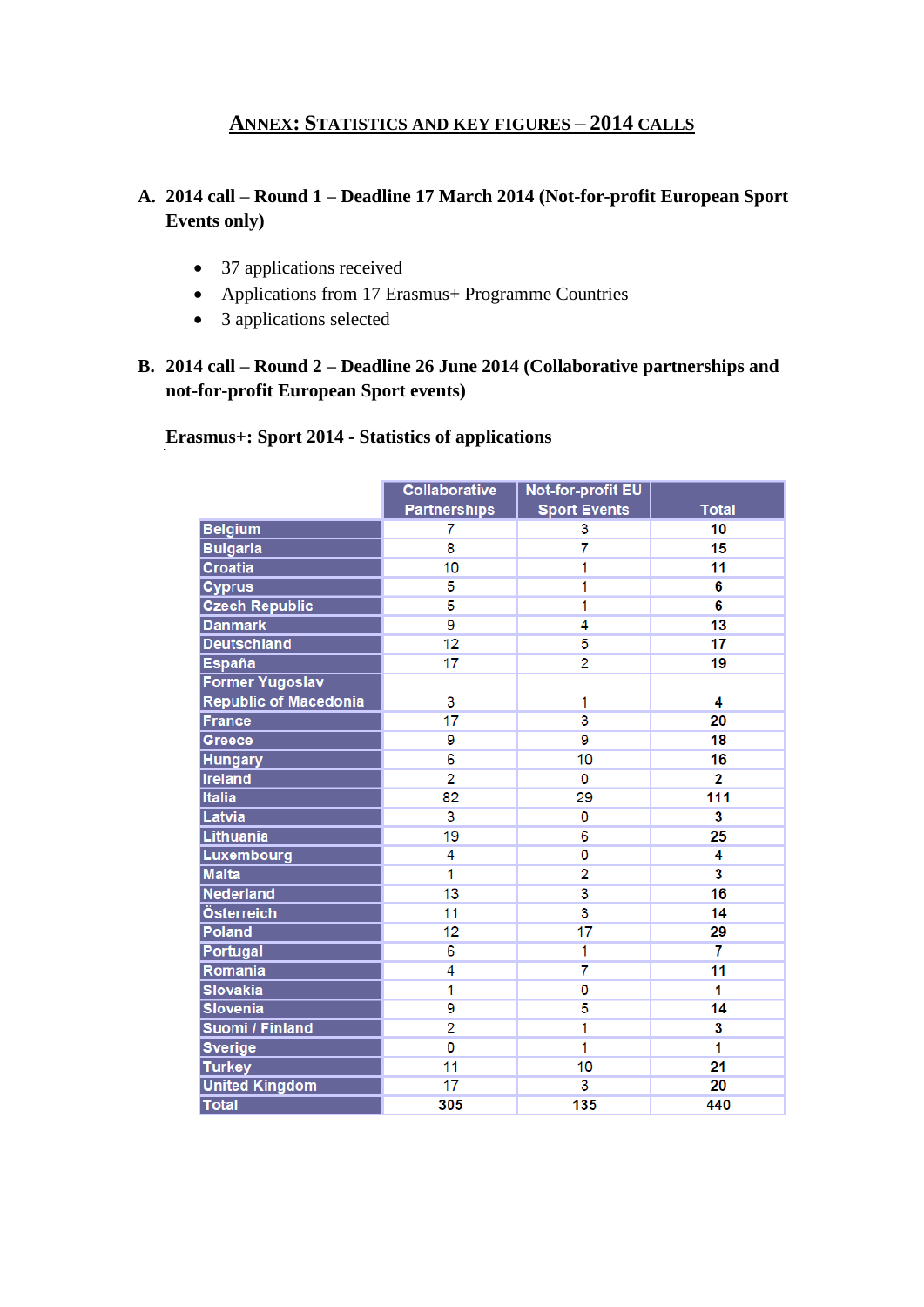|                              | <b>Collaborative</b> | <b>Not-for-profit EU</b> |                         |
|------------------------------|----------------------|--------------------------|-------------------------|
|                              | <b>Partnerships</b>  | <b>Sport Events</b>      | <b>Total</b>            |
| <b>Belgium</b>               | 7                    | 3                        | 10                      |
| <b>Bulgaria</b>              | $\overline{7}$       | 6                        | 13                      |
| Croatia                      | 9                    | 1                        | 10                      |
| <b>Cyprus</b>                | 5                    | 1                        | 6                       |
| <b>Czech Republic</b>        | 3                    | 1                        | 4                       |
| <b>Danmark</b>               | 9                    | 3                        | 12                      |
| <b>Deutschland</b>           | 12                   | 4                        | 16                      |
| España                       | 15                   | $\overline{2}$           | 17                      |
| <b>Former Yugoslav</b>       |                      |                          |                         |
| <b>Republic of Macedonia</b> | 3                    | 1                        | 4                       |
| <b>France</b>                | 17                   | 1                        | 18                      |
| Greece                       | 9                    | 6                        | 15                      |
| <b>Hungary</b>               | 5                    | 10                       | 15                      |
| Ireland                      | 1                    | 0                        | 1                       |
| Italia                       | 80                   | 28                       | 108                     |
| Latvia                       | 3                    | 0                        | $\overline{\mathbf{3}}$ |
| Lithuania                    | 18                   | 4                        | 22                      |
| Luxembourg                   | 4                    | 0                        | 4                       |
| <b>Malta</b>                 | 1                    | 2                        | $\overline{\mathbf{3}}$ |
| Nederland                    | 12                   | 3                        | 15                      |
| Österreich                   | 11                   | 3                        | 14                      |
| Poland                       | 10                   | 16                       | 26                      |
| Portugal                     | 4                    | 1                        | 5                       |
| Romania                      | 3                    | 7                        | 10                      |
| <b>Slovakia</b>              | 1                    | $\overline{0}$           | 1                       |
| <b>Slovenia</b>              | 9                    | 5                        | 14                      |
| <b>Suomi / Finland</b>       | $\overline{2}$       | 0                        | 2                       |
| <b>Sverige</b>               | 0                    | 1                        | 1                       |
| <b>Turkey</b>                | 10                   | 9                        | 19                      |
| <b>United Kingdom</b>        | 16                   | $\overline{2}$           | 18                      |
| <b>TOTAL</b>                 | 286                  | 120                      | 406                     |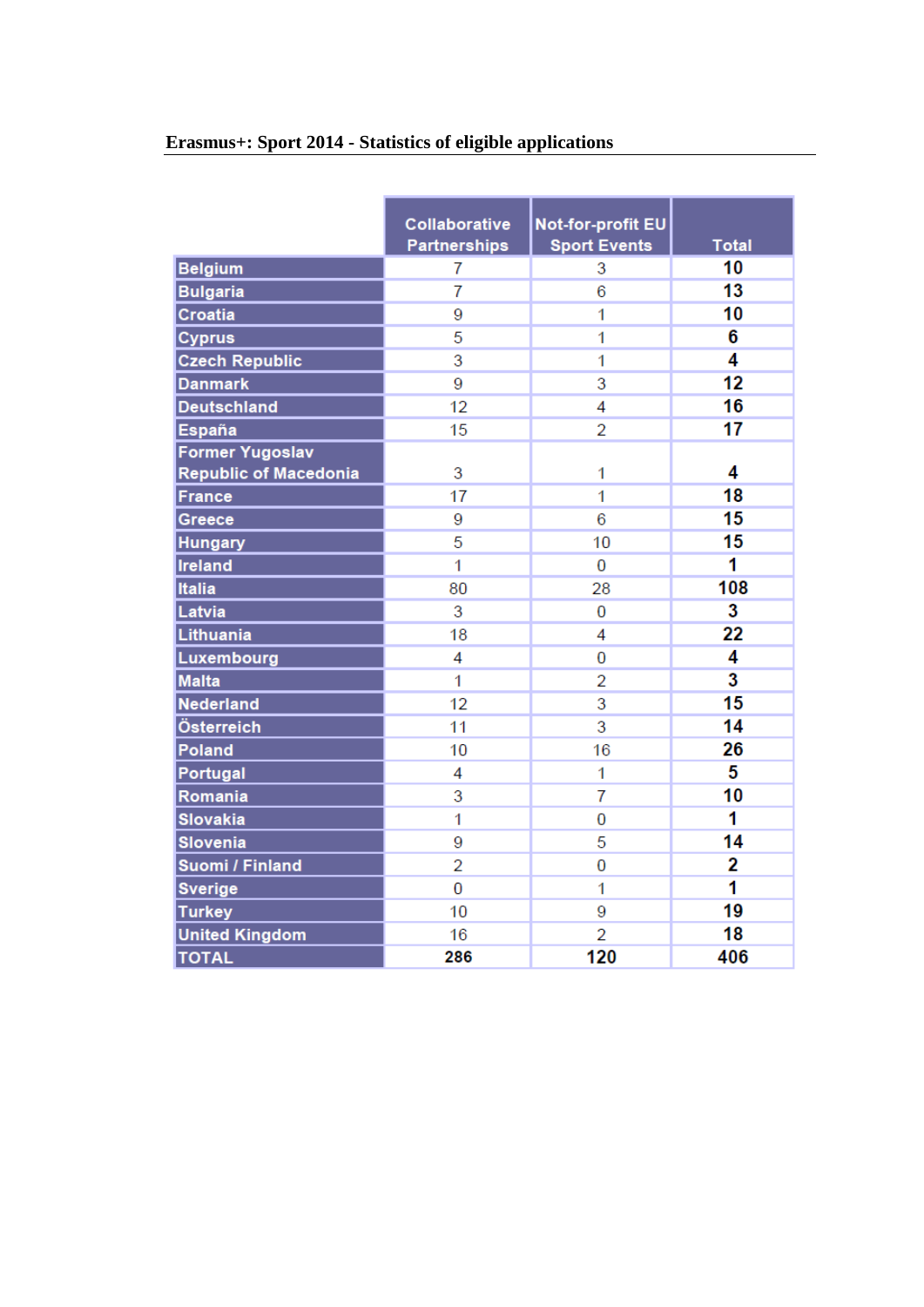|                                 | <b>Applicants</b> | <b>Partners</b> | <b>Total</b> |
|---------------------------------|-------------------|-----------------|--------------|
| <b>Albania</b>                  | 0                 | 5               | 5            |
| <b>Armenia</b>                  | 0                 | 1               | 1            |
| Arzebaijan                      | 0                 | 1               | 1            |
| <b>Belgium</b>                  | 7                 | 61              | 68           |
| <b>Belarus</b>                  | 0                 | 1               | 1            |
| <b>Bonsia and Herzegovina</b>   | 0                 | 5               | 5            |
| <b>Bulgaria</b>                 | 8                 | 86              | 94           |
| Croatia                         | 10                | 66              | 76           |
| <b>Cyprus</b>                   | 5                 | 35              | 40           |
| <b>Czech Republic</b>           | 5                 | 34              | 39           |
| <b>Danmark</b>                  | 9                 | 47              | 56           |
| <b>Deutschland</b>              | 12                | 91              | 103          |
| <b>España</b>                   | 17                | 145             | 162          |
| <b>Estonia</b>                  | 0                 | 18              | 18           |
| <b>Former Yugoslav Republic</b> |                   |                 |              |
| of Macedonia                    | 3                 | 24              | 27           |
| <b>France</b>                   | 17                | 84              | 101          |
| Georgia                         | 0                 | 3               | 3            |
| Greece                          | 9                 | 83              | 92           |
| <b>Hungary</b>                  | 6                 | 50              | 56           |
| <b>Iceland</b>                  | 0                 | 1               | 1            |
| <b>Ireland</b>                  | 2                 | 29              | 31           |
| <b>Israel</b>                   | 0                 | 1               | 1            |
| Italia                          | 82                | 202             | 284          |
| <b>Kosovo</b>                   | 0                 | 1               | 1            |
| Latvia                          | 3                 | 35              | 38           |
| Lebanon                         | 0                 | 1               | 1            |
| Lithuania                       | 19                | 67              | 86           |
| Luxembourg                      | 4                 | 8               | 12           |
| <b>Malta</b>                    | 1                 | 21              | 22           |
| <b>Moldova</b>                  | 0                 | $\overline{c}$  | 2            |
| Montenegro                      | 0                 | $\overline{7}$  | 7            |
| Nederland                       | 13                | 49              | 62           |
| Norway                          | $\overline{0}$    | 13              | 13           |
| Österreich                      | 11                | 48              | 59           |
| Poland                          | 12                | 69              | 81           |
| Portugal                        | 6                 | 78              | 84           |
| Romania                         | 4                 | 77              | 81           |
| <b>Serbia</b>                   | 0                 | 16              | 16           |
| <b>Slovakia</b>                 | 1                 | 29              | 30           |
| <b>Slovenia</b>                 | 9                 | 61              | 70           |
| Suomi / Finland                 | 2                 | 42              | 44           |
| <b>Sverige</b>                  | 0                 | 28              | 28           |
| <b>Switzerland</b>              | 0                 | 23              | 23           |
| <b>Turkey</b>                   | 11                | 90              | 101          |
| <b>Ukraine</b>                  | 0                 | 1               | 1            |
| <b>United Kingdom</b>           | 17                | 127             | 144          |
| <b>Total</b>                    | 305               | 1966            | 2271         |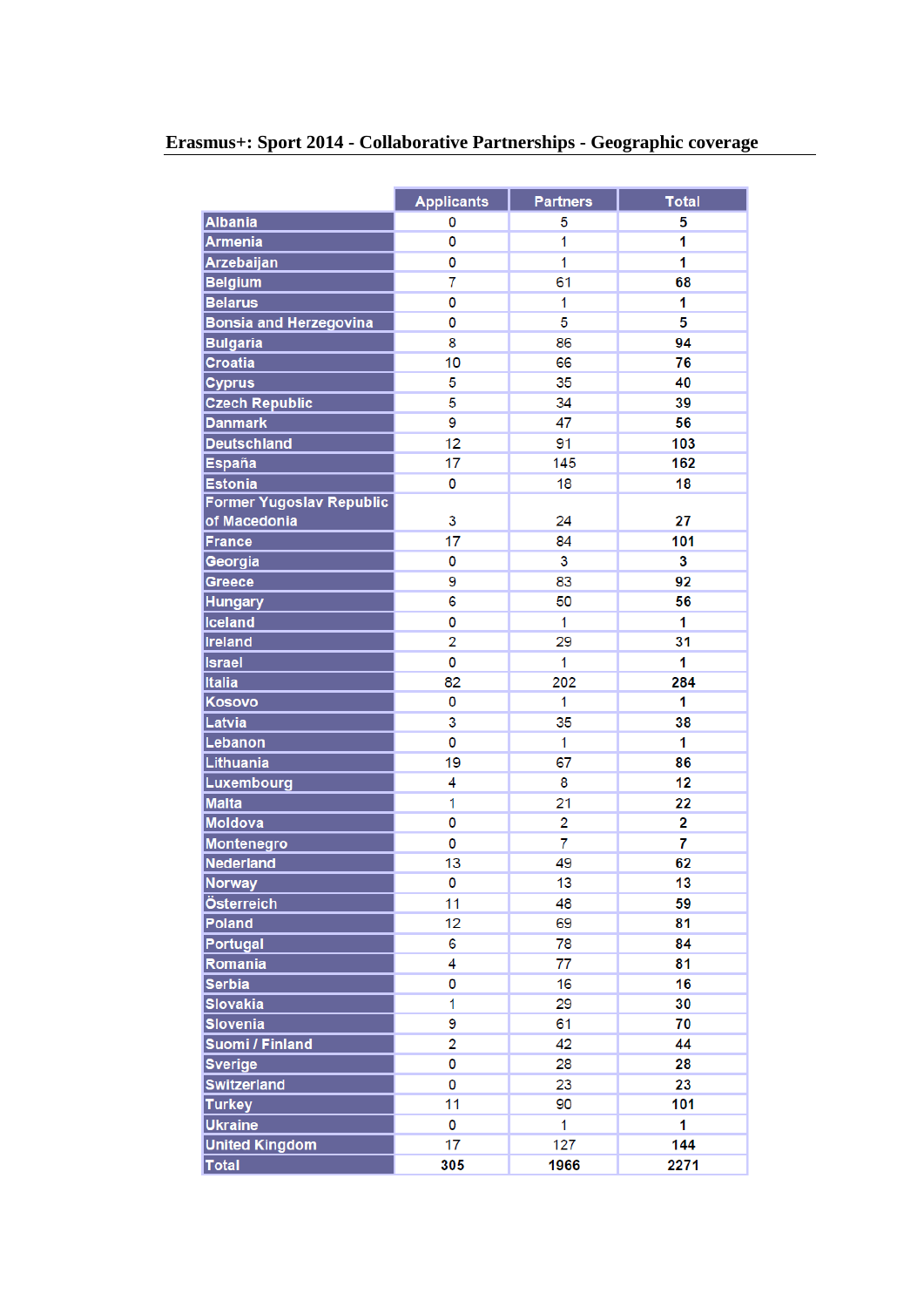## **Erasmus+: Sport – applications selected**

| <b>Actions</b>        | <b>Received</b> | Eligible | <b>Selected</b> |
|-----------------------|-----------------|----------|-----------------|
| <b>Collaborative</b>  | 305             | 286      | $38(*)$         |
| partnerships          |                 |          |                 |
| Not-for-profit        | 135             | 120      |                 |
| <b>European Sport</b> |                 |          |                 |
| Events                |                 |          |                 |
| <b>TOTAL</b>          | 440             | 406      |                 |

(\*) 1 additional project in the reserve list

#### **Erasmus+: Sport** ‐ **Topics for collaborative partnerships**

| <b>TOPICS</b>                             | Eligible<br>applications | <b>Selected</b><br>applications |
|-------------------------------------------|--------------------------|---------------------------------|
| Enhance social inclusion, equal           |                          |                                 |
| opportunities, volunteering and           |                          |                                 |
| participation in sports                   | 159                      | 12                              |
| EU physical activity guidelines           | 37                       | 16                              |
| EU guidelines on dual careers of athletes | 25                       | $\mathcal{D}_{\cdot}$           |
| Approaches to contain violence and tackle |                          |                                 |
| racism and intolerance in sport           | 24                       | 3                               |
| EU principles on good governance in sport | 19                       | $\mathcal{D}$                   |
| Fight against doping at grassroots level  | 16                       | $\mathcal{D}_{\mathcal{L}}$     |
| Fight against match-fixing                | 6                        |                                 |
| <b>TOTAL</b>                              | 286                      | 38                              |

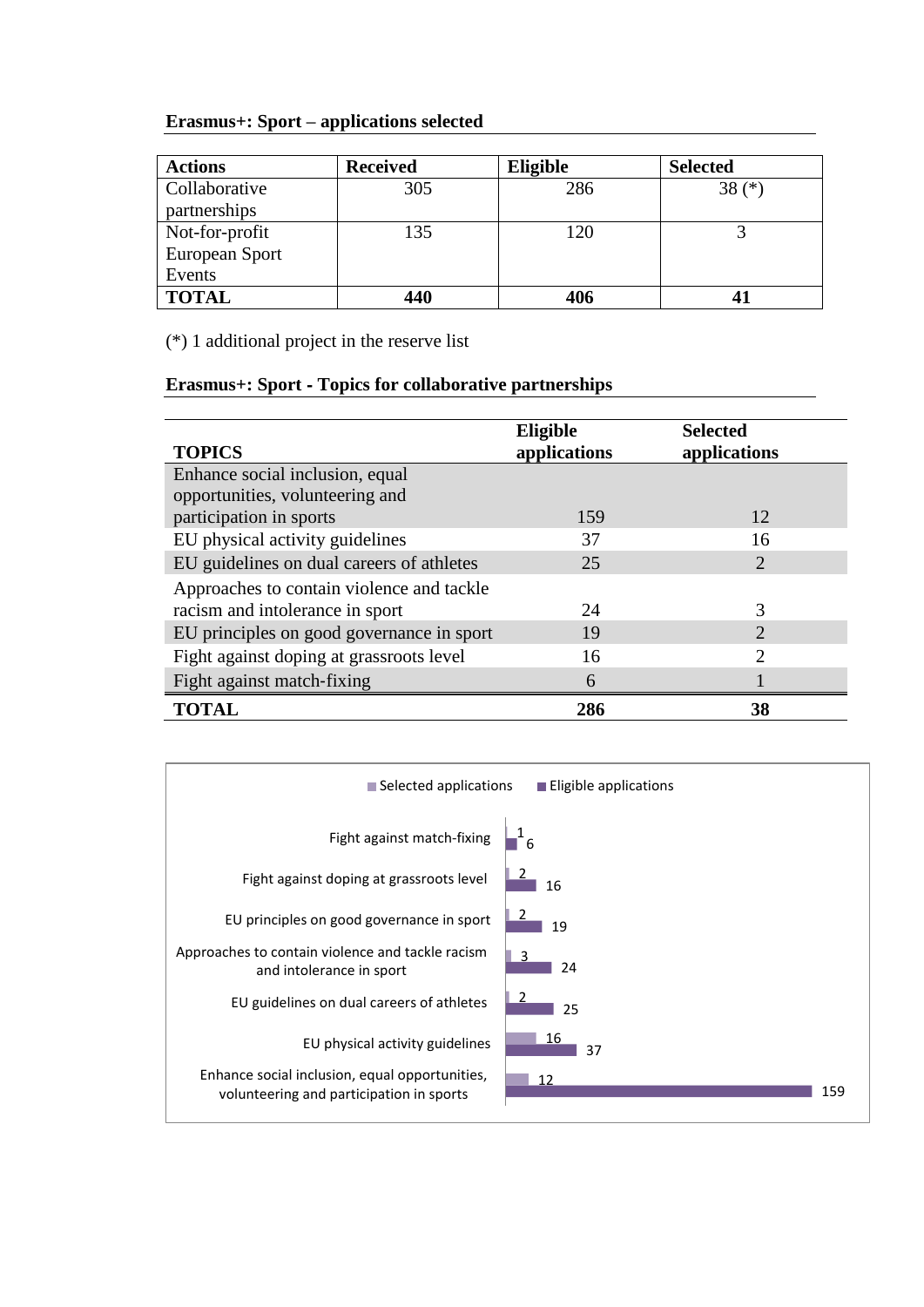## **Erasmus+: Sport** ‐ **Topics for not-for-profit European Sport events**

| <b>TOPICS</b>                                                      | Eligible<br>applications | <b>Selected applications</b> |
|--------------------------------------------------------------------|--------------------------|------------------------------|
| Enhance social inclusion, equal<br>opportunities, volunteering and |                          |                              |
| participation in sport                                             | 87                       |                              |
| EU physical activity guidelines                                    | 18                       |                              |
| European Week of Sport                                             | 15                       |                              |
| <b>TOTAL</b>                                                       | 120                      |                              |

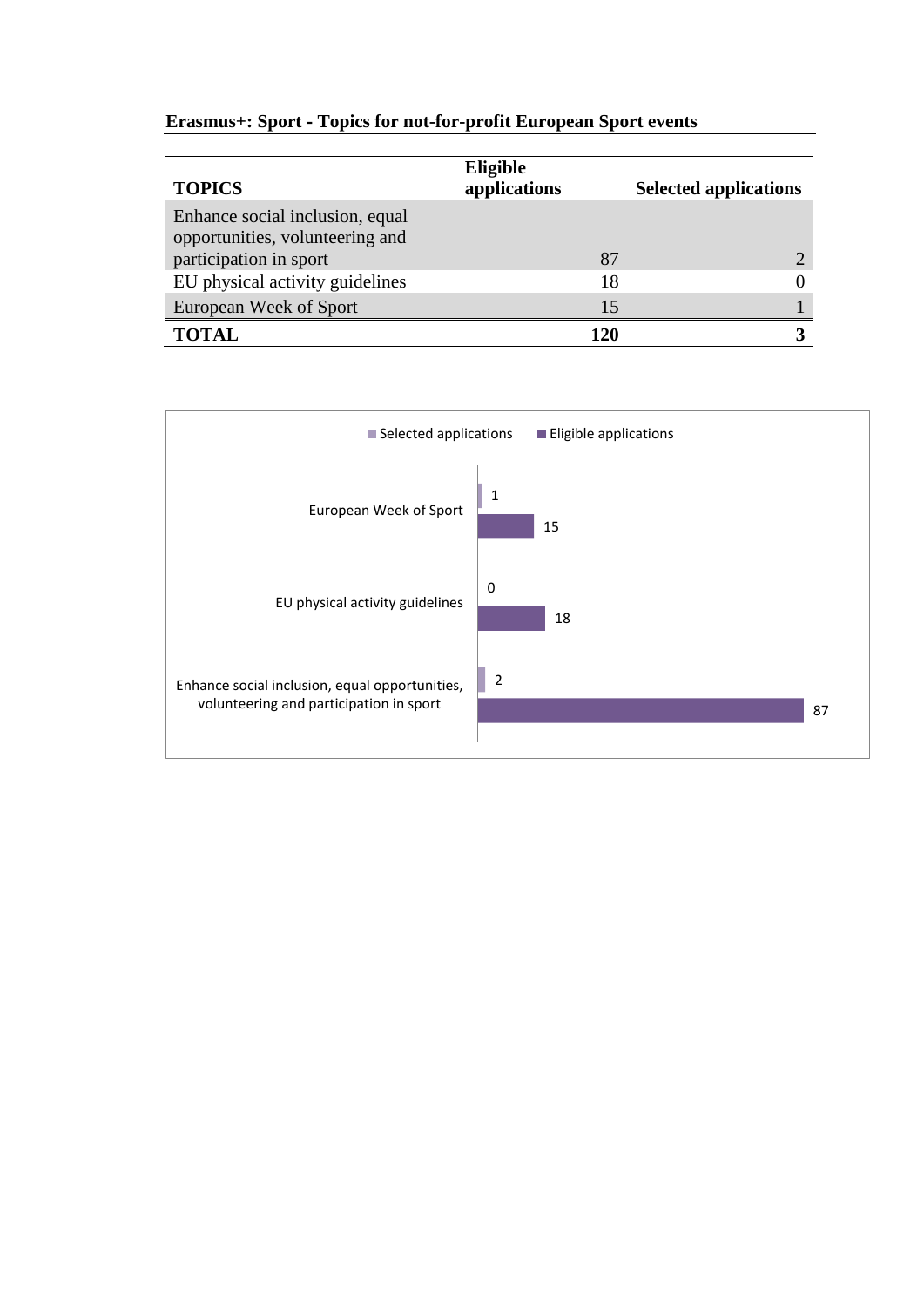# **Erasmus+ Sport – Success rate per country**

|                       | <b>Collaborative</b><br>partnerships | <b>Sport events</b> | <b>Total eligible</b><br>applications | <b>Total selected</b> | <b>Success</b><br>rate |
|-----------------------|--------------------------------------|---------------------|---------------------------------------|-----------------------|------------------------|
| <b>Belgium</b>        | 7                                    | 3                   | 10                                    | $\overline{2}$        | 20,00%                 |
| <b>Bulgaria</b>       | 7                                    | 6                   | 13                                    | 0                     | 0,00%                  |
| <b>Croatia</b>        | 9                                    | 1                   | 10                                    | 0                     | 0,00%                  |
| <b>Cyprus</b>         | 5                                    | 1                   | 6                                     | 0                     | 0,00%                  |
| <b>Czech Republic</b> | 3                                    | $\mathbf{1}$        | 4                                     | 0                     | 0,00%                  |
| <b>Danmark</b>        | 9                                    | 3                   | 12                                    | $\overline{2}$        | 16,67%                 |
| <b>Deutschland</b>    | 12                                   | 4                   | 16                                    | 3                     | 18,75%                 |
| <b>España</b>         | 15                                   | $\overline{2}$      | 17                                    | $\overline{2}$        | 11,76%                 |
| <b>FYROM</b>          | 3                                    | $\mathbf{1}$        | 4                                     | 0                     | $0,00\%$               |
| <b>France</b>         | 17                                   | 1                   | 18                                    | 4                     | 22,22%                 |
| Greece                | 9                                    | 6                   | 15                                    | $\overline{2}$        | 13,33%                 |
| <b>Hungary</b>        | 5                                    | 10                  | 15                                    | $\mathbf 1$           | 6,67%                  |
| <b>Ireland</b>        | 1                                    | 0                   | 1                                     | 0                     | 0,00%                  |
| <b>Italia</b>         | 80                                   | 28                  | 108                                   | 11                    | 10,19%                 |
| Latvia                | 3                                    | 0                   | 3                                     | 0                     | 0,00%                  |
| Lithuania             | 18                                   | 4                   | 22                                    | $\mathbf 1$           | 4,55%                  |
| Luxembourg            | 4                                    | 0                   | 4                                     | 1                     | 25,00%                 |
| <b>Malta</b>          | 1                                    | $\overline{2}$      | 3                                     | 0                     | 0,00%                  |
| <b>Nederland</b>      | 12                                   | 3                   | 15                                    | $\overline{2}$        | 13,33%                 |
| Österreich            | 11                                   | 3                   | 14                                    | 3                     | 21,43%                 |
| Poland                | 10                                   | 16                  | 26                                    | 1                     | 3,85%                  |
| Portugal              | 4                                    | $\mathbf{1}$        | 5                                     | 0                     | 0,00%                  |
| Romania               | 3                                    | $\overline{7}$      | 10                                    | 0                     | 0,00%                  |
| <b>Slovakia</b>       | 1                                    | 0                   | 1                                     | 0                     | 0,00%                  |
| <b>Slovenia</b>       | 9                                    | 5                   | 14                                    | 1                     | 7,14%                  |
| <b>Sverige</b>        | 0                                    | 1                   | 1                                     | 0                     | 0,00%                  |
| Suomi / Finland       | 2                                    | 0                   | $\overline{2}$                        | $\mathbf{1}$          | 50,00%                 |
| <b>Turkey</b>         | 10                                   | 9                   | 19                                    | 1                     | 5,26%                  |
| <b>United Kingdom</b> | 16                                   | $\overline{2}$      | 18                                    | 3                     | 16,67%                 |
| <b>Total</b>          | 286                                  | 120                 | 406                                   | 41                    | 10,10%                 |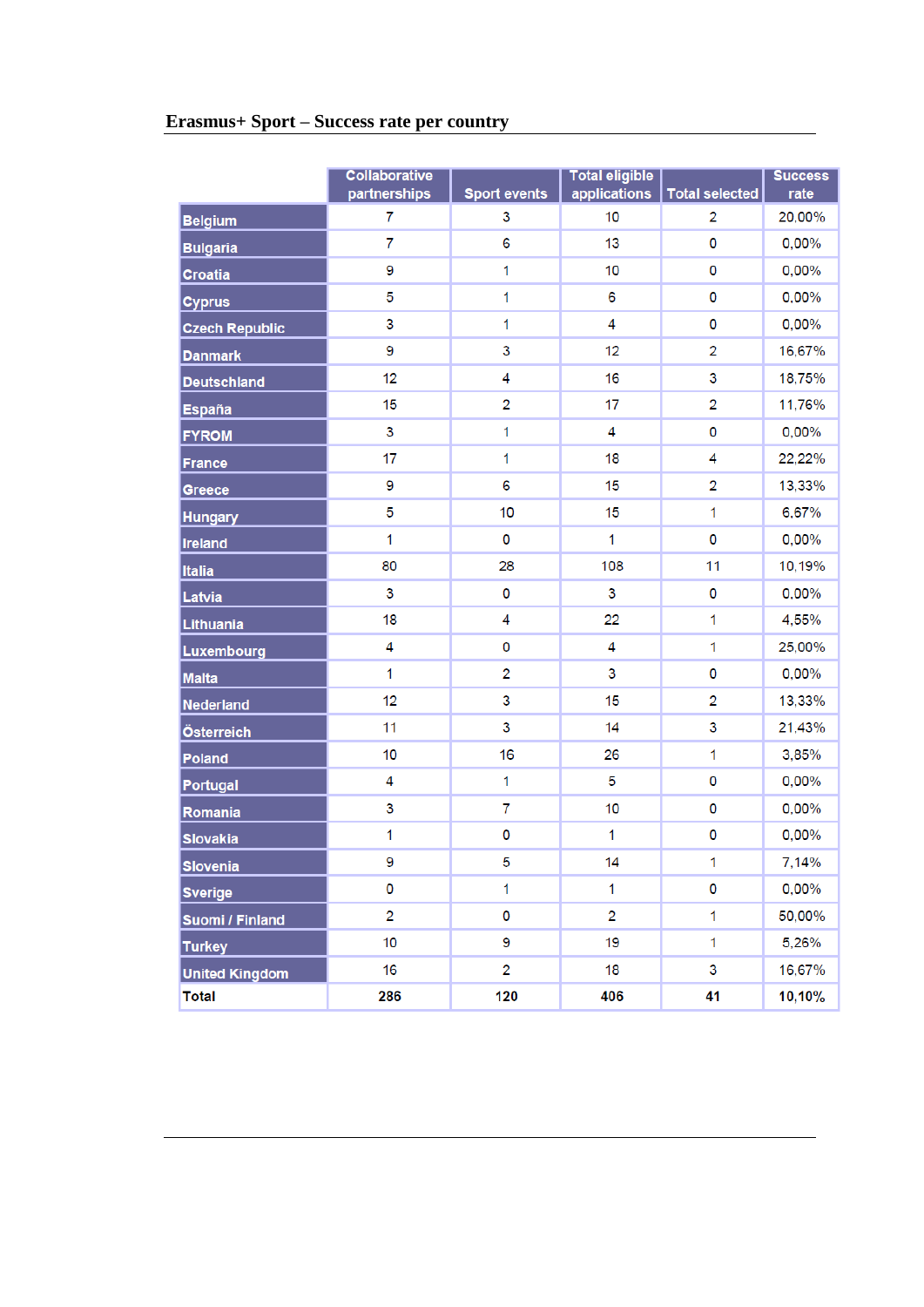#### **Erasmus+ Sport – Type of organisations for the selected applicants and partners (both collaborative partnerships and not-for-profit European Sport Events) – 357 in total**

| Local public bodies                | 12  |
|------------------------------------|-----|
| Regional public bodies             | 8   |
| National public bodies             | 24  |
| <b>TOTAL PUBLIC</b>                | 44  |
|                                    |     |
| Higher education institutions      | 77  |
| Research centers                   | 20  |
| <b>TOTAL HIGHER EDUCATION</b>      |     |
| <b>&amp; RESEARCH</b>              | 97  |
|                                    |     |
| <b>Sport NGOs</b>                  | 34  |
| Other NGOs                         | 42  |
| <b>TOTAL NGOS</b>                  | 76  |
|                                    |     |
|                                    |     |
| Sport clubs                        | 2.1 |
| <b>Sport federations / Leagues</b> | 97  |
| <b>TOTAL SPORT CLUBS,</b>          |     |
| <b>FEDERATIONS &amp; LEAGUES</b>   | 118 |
| <b>OTHERS</b>                      | 22  |
| TOTAL                              | 357 |